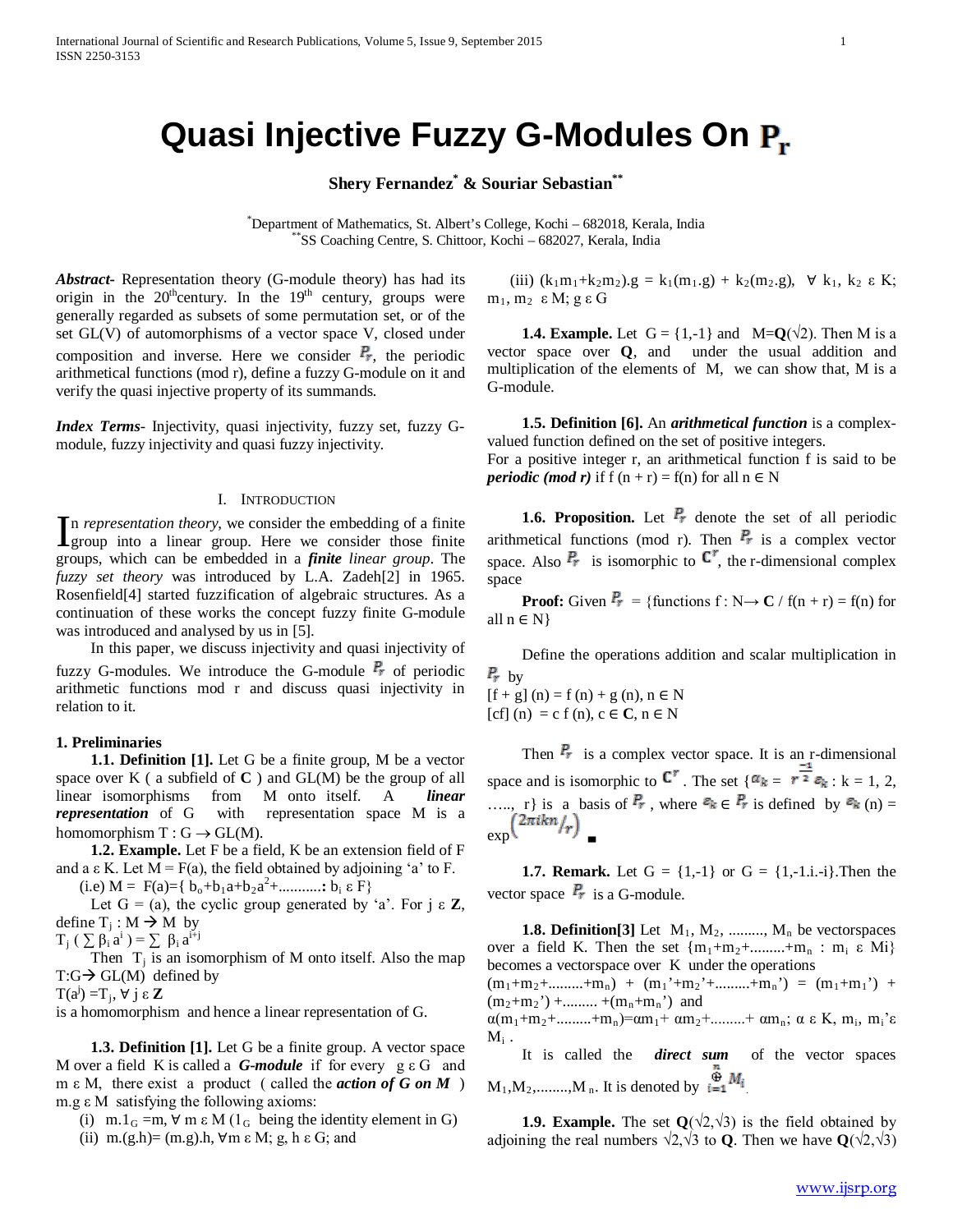is a vector space over **Q** and the set  $\{1,\sqrt{2},\sqrt{3},\sqrt{6}\}\)$  is a basis for **Q**(√2,√3) over **Q**. Let  $M_1 = Q$ ,  $M_2 = Q(\sqrt{2})$ ,  $M_3 = Q(\sqrt{3})$  and  $M_4 = \mathbf{Q}(\sqrt{6})$ . Then  $\mathbf{Q}(\sqrt{2}, \sqrt{3}) = \mathbf{i} + \mathbf{M}_i$ 

**1.10. Remark.** The G-module  $M = \mathbb{F}_r$  can be expressed as the direct sum of r G-sub modules as follows:

We have observed that  $\mathbb{F}_{r}$  is a complex vector space. It is an r-dimensional space and is isomorphic to  $\mathbb{C}^{\mathscr{F}}$ . The set  $\{\mathscr{A}_{\mathbb{R}}=\emptyset\}$ :  $k = 1, 2, \ldots, r$  is a basis of  $F_r$ , where  $\epsilon_k \in F_r$  is defined by  $\epsilon_{k}(n) = \exp k$  . Then  $i=1$   $\epsilon_{l}$ , where  $M_{i=1}$  $\alpha_{\text{\tiny L}}$ 

 **1.11. Definition[1].** A G-module M is *injective* if for any G-module  $M^*$  and any G-submodule N of  $M^*$ , every homomorphism from N into M can be extended to a homomorphism from M\* into M.

**1.12. Example.** Let  $G = \{1, -1, i, -i\}$  and  $M = C$ , which is a vector space over **C**. Then M is a G-module with respect to trivial action. Also, except the zero G-submodule, no proper subset of **C** becomes a G-module.

 Let M\* be any other G-module. Then following are some prominent cases of M\* :

(i)  $M^* = \{0\}$ 

(ii)  $M^* = \mathbb{C}^n$  (n≥1) or  $M^*$  a G-submodule of  $\mathbb{C}^n$ 

(iii)  $M^*$  = Space of all functions from any set S into **C** 

(iv)  $M^* = \mathbf{C}^{m \times n}$  = Space of all m×n matrices over the field **C** or a G-submodule of M\*

Let N be a G-submodule of  $M^*$  and  $\varphi : N \to M$  be a homomorphism .

*Case(i)* : Here  $N = M^* = \{0\}$ , and so  $0 = \psi : M^* \to M$ extends the homomorphism φ .

*Case(ii)*: Since  $C^n$  is n-dimensional, then  $Dim.M^* = k \leq$ n. Let Dim.N=m and let  $\{\alpha_1, \alpha_2, \dots \alpha_m\}$  be a basis of N such that  $\{\alpha_1, \alpha_2, \ldots \alpha_m, \alpha_{m+1} \ldots \alpha_k\}$  is a basis of M<sup>\*</sup>. Then  $N = \mathbf{C}\alpha_1 \oplus \mathbf{C}\alpha_2 \oplus \dots \oplus \mathbf{C}\alpha_m$  and

 $M^* = \mathbf{C}\alpha_1 \oplus \mathbf{C}\alpha_2 \oplus \ldots \oplus \mathbf{C}\alpha_m \oplus \mathbf{C}\alpha_{m+1} \oplus \ldots \oplus \mathbf{C}\alpha_k$ . The map  $\psi$  : M<sup>\*</sup>  $\rightarrow$  M defined by

 $\psi$  (c<sub>1</sub>α<sub>1</sub>+.....+c<sub>m</sub>α<sub>m</sub> +....c<sub>k</sub>α<sub>k</sub>) =  $\phi$  (c<sub>1</sub>α<sub>1</sub>+.....+c<sub>m</sub>α<sub>m</sub>) is a homomorphism which extends  $\varphi$ .

*Case(iii)* :Here  $M^* = M_1 \oplus M_2$ , where  $M_1$  is the Gsubmodule of  $M^*$  consisting of all odd functions and  $M_2$  is the G-submodule of  $M^*$  of all even functions. Then as in (ii), there exits a homomorphism  $\psi : M \rightarrow M^*$ , which lifts  $\varphi$ .

*Case(iv)*: Since  $\mathbf{C}^{m \times n}$  is an mn-dimensioal vector space over **C**, Dim.M\*  $\leq$ mn, and so as in (ii), there exits a homomorphism  $\psi : M \to M^*$ , which lifts  $\varphi$  Similarly for any G-module  $M^*$  and any G-submodule  $N^*$  of  $M^*$ , every homomorphism  $\varphi : N^* \rightarrow M$  can be extended to a homomorphism  $\psi$ : M<sup>\*</sup>  $\rightarrow$  M. Therefore M is an injective G – module.

 **1.13. Definition[1].** Let M and M\* be G-modules. Then *M is M\*-injective* if for every G-submodule N of M\*, any homomorphism  $\varphi$  :N $\rightarrow$ M can be extended to a homomorphism  $\psi$ : $M^* \rightarrow M$ .

**1.14. Proposition[5].** Let  $M = M_1 \oplus M_2$ , where  $M_1$  and  $M<sub>2</sub>$  are G-submodules of M. Then M is injective if and only if  $M_1$  and  $M_2$  are both injective.

**Proof:** Let M be injective. Let  $M^*$  be a G-module and N be any G-submodule of  $M^*$  and let  $\eta : N \to M_1$  be a homomorphism .Since M is injective, there exists a homomorphism  $\eta^1$  : M\*  $\rightarrow$  M. Let  $\pi$  : M  $\rightarrow$  M<sub>1</sub> be the projection map. Then  $\eta^{11} = \pi \cdot \eta^{1}$ : M\* $\rightarrow M_1$  is an extension of η. Therefore  $M_1$  is injective. Similarly we can show that  $M_2$  is injective.

Conversely suppose  $M_1$  and  $M_2$  are injective. Let  $M^*$  be a G-module and N be any G-submodule of  $M^*$  and let  $\eta : N \rightarrow$ M be a homomorphism. Let  $\pi_1$  and  $\pi_2$  be the projections of  $M_1$  and  $M_2$  respectively. Since  $M_1$  and  $M_2$  are injective, the mappings  $\pi_1 \cdot \eta : N \to M_1$  and  $\pi_2 \cdot \eta : N \to M_2$  can be extended to homomorphisms  $\eta_1$ : M<sup>\*</sup> $\rightarrow$ M<sub>1</sub> and  $\eta_2$ : M<sup>\*</sup> $\rightarrow$ M2 respectively. Define  $\eta_3 : M^* \to M$  by  $\eta_3$  (m) =  $\eta_1$  (m) +  $\eta_2$  (m),  $\forall$ m ε M<sup>\*</sup>. Then  $\eta_3$  is a homomorphism. Also for every m  $\epsilon$  M,

 $\eta_3$  (m)=  $\eta_1$  (m) +  $\eta_2$  (m) =  $\pi_1 \cdot \eta$  (m) +  $\pi_2 \cdot \eta$  (m) =  $\eta$ (m) Therefore  $\eta_3$  extends  $\eta$  and hence M is injective  $\blacksquare$ 

 **1.15. Proposition[5].** Let M and M\* be G-modules such tha M is M<sup>\*</sup>-injective. If N<sup>\*</sup> is a G- submodule of M<sup>\*</sup>, then M is  $N^*$ -injective and M is  $M^*/N^*$ -injective

**Proof:** Since  $N^*$  ⊆ M<sup>\*</sup> and M is M<sup>\*</sup>-injective, it is obvious that M is N\*-injective.

Let  $X^*/N^*$  be a G-submodule of  $M^*/N^*$  and  $\varphi: X^*/N^* \to$ M be a homomorphism. Let  $\pi$ : M<sup>\*</sup> $\rightarrow$  M<sup>\*</sup>/N<sup>\*</sup> be the canonical map and  $\pi^1 = \pi |_{X^*}$ . Then  $\varphi \cdot \pi^1$ :  $X^* \to M$  is a homomorphism. Since M is M<sup>\*</sup>-injective  $\Theta$  an extension  $\theta$ : M<sup>\*</sup>  $\rightarrow$  M of  $\varphi \cdot \pi^1$ . Then  $\theta(N^*) = \phi \cdot \pi^1(N^*) = \phi (\pi^1(N^*)) = \phi (0) = 0$ . Therefore Ker. $\pi$  is a G-submodule of Ker. $\theta$  and so  $\theta$  a map  $\psi$ : $M^*/N^* \to$ M such that  $\psi \cdot \pi = \theta$ . Also for any x  $\epsilon X$ ,

 $\psi$  (x+N\*)= $\psi$  ( $\pi$ (x)) =  $\theta$ (x) = ( $\phi \bullet \pi$ <sup>1</sup>)(x) =  $\phi$  (x+N\*).

Therefore  $\psi$  extends  $\varphi$ . Hence M is M<sup>\*</sup>/N<sup>\*</sup>-injective  $\blacksquare$ 

**1.16. Example.** Let  $M^* = \mathbb{R}^n$ . This is n-dimensional vector space over **R**. Let  $\{\alpha_1, \alpha_2, \ldots, \alpha_k, \ldots, \alpha_n\}$  be a basis for M<sup>\*</sup>. Then  $M^* = \mathbf{R}\alpha_1 \oplus \mathbf{R}\alpha_2 \oplus \cdots \oplus \mathbf{R}\alpha_n$ .

 Let M =**R** and G be any finite multiplicative subgroup of **R**. Then both M\* and M are G-modules. Let N be any G-submodule  $M^*$  and  $\varphi : N \rightarrow M$  be a homomorphism.

( i ). If  $N = \{0\}$ , then  $\varphi = 0$ , then  $\psi = 0$ :  $M \rightarrow M^*$  extends  $\varphi$ . ( ii ). If  $N = \mathbf{R}\alpha_i$  (1≤j≤n).

Then  $\psi$ : M $\rightarrow$ M<sup>\*</sup> defined by

 $\psi(c_1\alpha_1+\dots+c_i\alpha_i+\cdots+c_n\alpha_n) = \varphi(c_i\alpha_i)$  is a homomorphism which extends  $\varphi$ .

(iii).  $N = \prod_{i=1}^{\widehat{\oplus}} \overline{R}_{\alpha j}$  (k $\leq n$ ), then  $\psi$ : M $\rightarrow$ M\* defined by  $\psi(c_1\alpha_1+\dots+c_k\alpha_k+\dots+c_n\alpha_n) = \varphi(c_1\alpha_1+\dots+c_k\alpha_k)$  extends  $\varphi$ . Therefore M is M\*- injective .

 **1.17. Definition[1].** A G-module M is *Quasi-injective* if M is M-injective.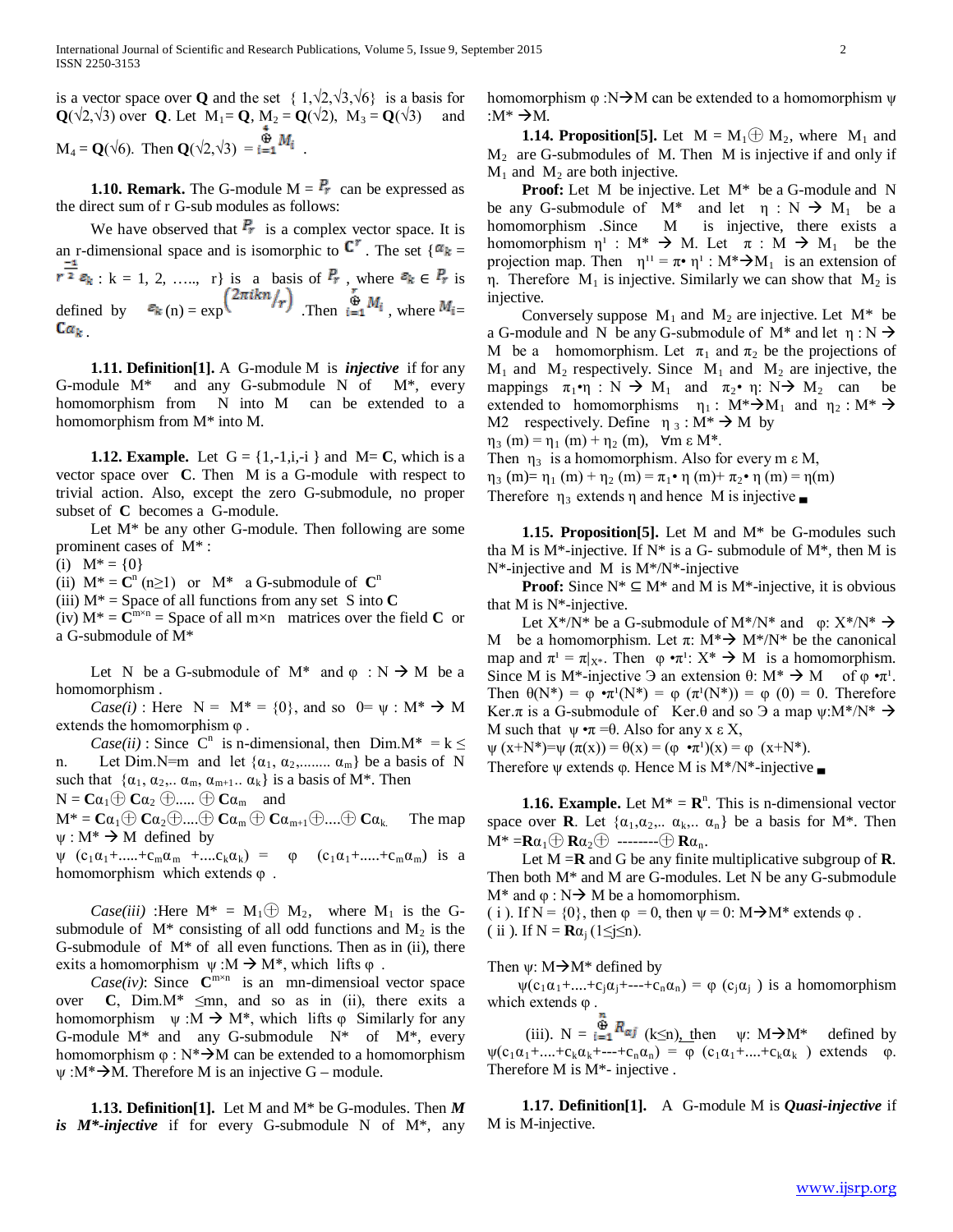**1.18. Example.** Let  $S = \{1, \omega, \omega^2\}$ , where  $\omega$  is a complex cube root of unity and  $G = S_3$ , the symmetric group of degree three. Let  $M = \text{span}(S)$  over  $\mathbf{R} = \{ \alpha + \beta\omega + \gamma \omega^2 : \alpha, \beta, \gamma \in \mathbf{R} \}.$ Then M is a vector space over **R**. For each  $x \in G$ , define  $T_x : M$  $\rightarrow$  M by

$$
T_x (\alpha + \beta \omega + \gamma \omega^2) = \alpha x (1) + \beta x (\omega) + \gamma x (\omega^2)
$$

Then  $T_x$  is an isomorphism of M onto itself. Also the map T:  $G \rightarrow GL(M)$  defined by

 $T(x) = T_x$ ,  $\forall x \in G$ ,

is a representation of G, and hence M is a G-module. Also the only G-submodules of M are M and {0}. We will show that M is M-injective. Let N be any G-submodule of M. Then  $N = \{0\}$  or N=M. Let  $\varphi: N \rightarrow M$  be any homomorphism.

*Case(i).*  $N = \{0\}$ : Then the map  $\psi$  :  $M \rightarrow M$  defined by  $\psi$ (x)=0, ∀ x ε M extends φ .

*Case(ii).*  $N=M$ : In this case,  $\varphi$  is a homomorphism from M into itself; and hence  $\psi = \varphi$  is the required extension.

Thus, in both cases,  $\varphi: N \to M$  can be extended to a homomorphism  $\psi$  :M  $\rightarrow$  M. Therefore M is M-injective; and hence quasi-injective .

## II. FUZZY G-MODULE INJECTIVITY

 **2.1. Definition (Fuzzy set) [2].** The characteristic function of a crisp set (classical set or non-fuzzy sets) assigns a value of either 1 or 0 to each individual element in the universal set, thereby discriminating between members and non-members of the crisp sets under consideration. This function can be generalised in such a way that the values assigned to the elements of the universal set fall within a specified range and indicate the membership grade of these elements in the set in question. Larger values denote the higher degrees of the set membership. Such a function is called a *membership function*, and the set defined by it a *fuzzy set*.

 The most commonly used range of values of membership functions is the unit interval **[0,1].**

i.e. A <u>fuzzy set</u>  $\mu$  on the set X is a function  $\mu$  : X→[0,1].

**2.2. Definition [5].** Let G be a finite group and M be a G-module over K, which is a subfield of complex numbers. Then a *fuzzy G-module* on M is a fuzzy subset μ of M such that

(i)  $\mu$  (ax+by)  $\geq \mu$  (x)  $\land$   $\mu$  (y),  $\forall$  a, b  $\epsilon$  K and x, y  $\epsilon$  M and (ii)  $\mu$  (gm)  $\geq \mu$ (m),  $\forall$  g  $\varepsilon$  G, m  $\varepsilon$  M. Where  $\Lambda$  is the minimum[ infimum] operator.

**2.3. Example.** Let  $G = \{1, -1, i, -i\}$ . Then  $M = C$ , the field of complex numbers is a G-module over itself. Define μ : M  $\rightarrow$ [0,1] by

$$
\mu (x+iy) = 1, \text{ if } x = y = 0
$$
  
= 4, if  $x \neq 0$ ,  $y = 0$   
= 4, if  $y \neq 0$ 

Then μ is a fuzzy G-module on M.

**2.4. Theorem.** Let M be the G-module  $\mathbb{F}_{r}$ . Then there exist a fuzzy G-module on M.

**Proof:** Here M is an r-dimensional G-module over K= C. Let  $\mathbf{B} = \{ \mathbb{Z}_k = \mathbb{Z}^2 \mathbb{Z}_k : k = 1, 2, \dots r \}$ , a basis for M.

Define  $v : M \rightarrow [0,1]$  by  $v$  (c<sub>1</sub> $\alpha_1$ +c<sub>2</sub> $\alpha_2$ +..+c<sub>r</sub> $\alpha$ <sub>r</sub>) = 1, if c<sub>i</sub>=0 for all i  $=$ 1/2, if c<sub>1</sub> $\neq$ 0, c<sub>2</sub> $=$ c<sub>3</sub> $=$ ..... $=$ c<sub>r</sub>=0  $=$  $\frac{1}{3}$ , if c<sub>2</sub> $\neq$ 0, c<sub>3</sub>=c<sub>4</sub>=.....=c<sub>r</sub>=0  $=$ 1/4, if c<sub>3</sub> $\neq$ 0, c<sub>4</sub> $=$ c<sub>5</sub> $=$ ..... $=$ c<sub>r</sub>=0 .............................................. ..............................................  $=1/r-1$ , if  $c_{r-2}\neq 0$ ,  $c_{r-1}=c_r=0$  $=1/r$ , if  $c_{r-1}\neq 0$ ,  $c_r=0$  $=1/r+1$ , if  $c_r \neq 0$ 

Then v is a fuzzy G-module on  $M$ 

 **2.5. Proposition[5].** For any fuzzy G-module μ on a Gmodule M and for each k  $\varepsilon$  (0,1],  $\mu_k : M \rightarrow [0,1]$  defined by  $\mu_k(x) = k \cdot \mu(x)$ ,  $\forall x \in M$  is also a fuzzy G-module on M  $\blacksquare$ 

 **2.6. Proposition.** For any positive integer r, there exits infinite number of fuzzy G-modules on the G-module  $\mathbb{F}_r$ .

**Proof:** Let M be the G-module  $\mathbb{P}_r$ . Then from theorem 2.4, there exists a fuzzy G-module  $v$  on M. Let k  $\varepsilon$  (0,1], then from the above proposition we have  $v_k$  defined by

 $v_k(x) = k.v(x)$ ,  $∀x ε M$ 

 is a fuzzy G-module on M. In the definition of fuzzy Gmodule ν in the theorem 1.15, replace 1 in the numerator by k. Then  $v_k$  is a fuzzy G-module on M for each  $k \in (0,1]$ 

 **2.7. Definition[5].** Let M and M\* be G-modules. Let μ be any fuzzy G-module on M and  $v$  be any fuzzy G-module on M\*. Then **μ is ν-injective** if

 $(i)$  M is M<sup>\*</sup>-injective.

( ii )  $\nu$  (m)  $\leq \mu(\psi(m))$ ,  $\nabla \psi \in \text{Hom}(M^*,M)$  and  $\nabla m \in M^*$ . Where  $Hom(M^*,M)$  is the set of all G-module homomorphism's from M\* to M.

**2.8. Example.** Let  $G = (i)$ ,  $M = C$  and  $M^* = Q(i)$ . Then M and  $M^*$  are G-modules over **Q**. Define  $\mu : M \rightarrow$ [0,1] and  $v : M^* \rightarrow [0,1]$  by

> $\mu(x) = 1$ , if  $x=0$  $= 1/2$ , if  $x \in \mathbf{Q}$  (i) – {0}  $= \frac{1}{4}$ , if  $x \in C$ - **Q** (i)

$$
v(x) = \frac{1}{4}
$$
, if x=0  
=  $\frac{1}{5}$ , if x\ne0

and

Then  $\mu$  and  $\nu$  are fuzzy G-modules on M and M\* respectively. Let X be any G-submodule of  $M^*$ . Then either X  $= \{0\}$  or  $X=M^*$ . Let  $\varphi : X \rightarrow M$  be any homomorphism.

*Case( i) If*  $X = \{0\}$  : then  $\varphi = 0$ , so  $\psi = 0$  :  $M^* \to M$ extends φ .

*Case( ii)* If  $X = M^*$ : then  $\psi = \varphi$  extends  $\varphi$ .

 Therefore M is M\*-injective. Also it follows from the definitions of  $\mu$  and  $\nu$  that

 $v(m) \leq \mu(\psi(m))$ ,  $\forall \psi \in \text{Hom}(M^*,M)$  and  $\forall m \in M^*$ . Therefore  $\mu$  is  $\nu$ -injective.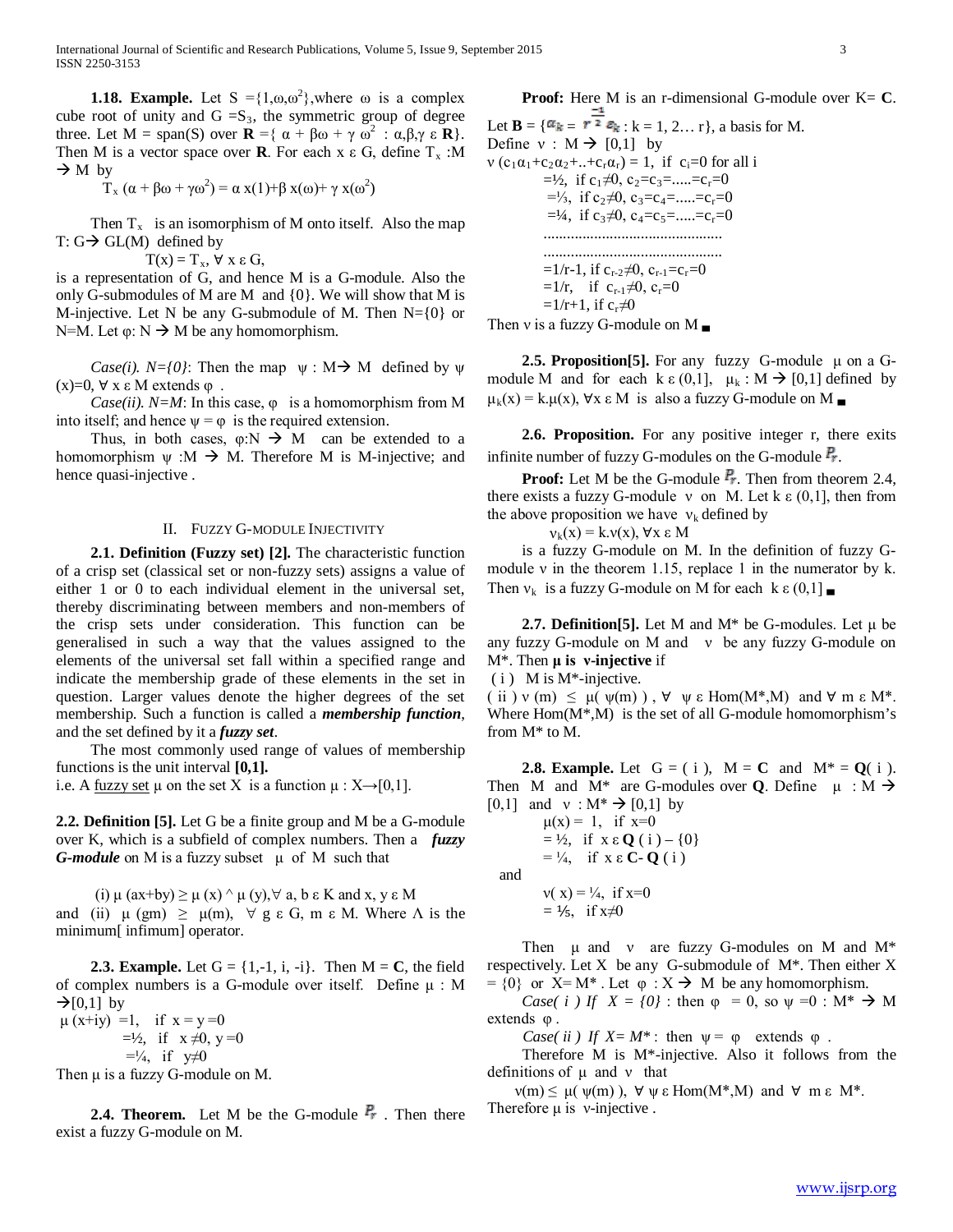**2.9. Definition[5].** Let M be a G-module and  $\mu$  be a fuzzy G-module on M. Then μ is *quasi-injective* if

 $(i)$  M is quasi-injective

( ii )  $\mu(m) \leq \mu(\psi(m))$ ,  $\nabla \psi \in \text{Hom}(M,M)$  and  $m \in M$ .

 **2.10. Remark.** Let M be a quasi-injective G-module. Then the functions  $\mu: M \rightarrow [0,1]$  defined by (i)  $\mu(x) = t$ ,  $\forall x \in$ M and

( ii )  $\mu(x) = 1$ , if  $x = 0$ 

 $=$  t, if  $x \neq 0$ , where 't' is a fixed element in [0,1], are quasi-injective fuzzy G-modules on M.

**2.11. Example.** The G-module M in example 1.16 is quasi-injective. On this M, if we define a function  $\mu$  as in remark 2.10, then  $\mu$  is quasi-injective.

 **2.12. Proposition[5].** Let M be a G-module over K and  $M = \frac{\hat{\Phi}}{i=1} M_i$ , where  $M_i$ 's are G-submodules of M .If  $v_i$ (1≤i≤n) are fuzzy G-submodules on M<sub>i</sub>, then  $v : M \rightarrow [0,1]$ defined by

 $v(m) = \Lambda \{v_i(m_i) : i=1,2,...,n\}$ , where  $m = \sum_{i=1}^n m_i \varepsilon M$ is a fuzzy G-module on M.

**Proof:** Since each  $v_i$  is a fuzzy G-module on  $M_i$ , for every x, y ε M<sub>i</sub>, g ε G & a,b ε K, we have  $v_i (ax+by) \ge v_i (x) \Lambda v_i (y)$  and  $v_i (gx) \ge v_i (x)$ Let  $x = \sum m_i$ ,  $y = \sum m_i^i \epsilon M$  and  $a, b \epsilon K$ , then  $v (ax + by) = v (\sum (a m_i + b m_i^1))$  $= \Lambda \{v_i$  ( a mi + b m<sub>i</sub><sup>1</sup>) : i=1,2,....,n }  $= v_i$  ( a m<sub>i</sub>+ b m<sub>i</sub><sup>1</sup>), where 1≤j≤n  $\geq v_i$  (m<sub>i</sub>)  $\Lambda v_i$  (m<sub>i</sub><sup>1</sup>)  $\geq v(x) \Lambda v(y)$ Also for  $g \varepsilon G$  and  $x = \sum m_i \varepsilon M$ ,  $v (gx) = v (\sum g m_i) = \Lambda \{ v_i (\sum g m_i) : i = 1, 2, ..., n \}$  $= v_i(g \, m_i)$ , fore some j  $\geq$   $v_i$  (m<sub>i</sub>)  $\geq v(x)$ Therefore  $v$  is a fuzzy G-module on M  $\blacksquare$ 

.

**2.13. Remark.** In the above proposition, if  $v_i(0)$  are all equal then we have  $v(0) = \Lambda \{ v_i(0) : i=1,2,...,n\} = v_i(0)$ , for all i .

**2.14. Definition[5].** The fuzzy G-module  $v$  on  $M = \frac{\hat{\Phi}}{i=1} M_i$ in the proposition 2.12 with  $v(0) = v_i(0)$  for all i, is called the *direct sum* of the fuzzy G-modules  $v_i$  and is denoted by  $v =$ 

**2.15. Example.**Let  $G = \{1, -1\}$  and  $M = C$  over **R**. Then M is a G-module. We have  $M = M_1 \oplus M_2$ .

where 
$$
M_1 = \mathbf{R}
$$
,  $M_2 = i\mathbf{R}$ . Define  $v : M \to [0,1]$  by  
\n $v (x+iy) = 1$ , if  $x = y = 0$   
\n $= \frac{1}{2}$ , if  $x \neq 0$ ,  $y = 0$   
\n $= \frac{1}{3}$ ,  $y \neq 0$ 

Then *v* is a fuzzy G-module on M. Also the mappings  $v_1 : M_1 \rightarrow [0,1]$  defined by

$$
v_1(x)=0, \text{ if } x=0
$$
  
= $\frac{1}{2}$ , if  $x\neq 0$   
and  $v_2: M2 \rightarrow [0,1]$  defined by  
 $v_2(y)=0, \text{ if } y=0$   
= $\frac{1}{2}$ , if  $y\neq 0$ 

are fuzzy G-modules on  $M_1$  and  $M_2$  respectively and  $v =$  $v_1 \oplus v_2$   $\blacksquare$ 

**2.16. Theorem<sup>[5]</sup>.** Let M be a G-module such that  $M =$  $\stackrel{\pi}{\underset{n=1}{\bigoplus}} M_i$  where  $M_i$ 's are G-sub modules of M. Let  $v_i$ 's i=1 be fuzzy G-modules on M<sub>i</sub> and let  $v = \frac{\mathfrak{S}}{\mathfrak{I} - \mathfrak{I}} v$ <sub>i</sub>. Let  $\mu$  be any fuzzy G-module on M .Then μ is ν-injective if and only if  $\mu$  is  $v_i$ -injective, for all i.

**Proof:**  $(\Rightarrow)$  Assume  $\mu$  is v-injective. Then (i) M is  $M = \prod_{i=1}^{m} M_i$ -injective and ( ii )  $v(m) \leq \mu(\psi(m))$ , for all  $\psi \in \text{Hom}(M,M)$ .

*To prove that*  $\mu$  *is*  $v_i$ *-injective, for*  $1 \le i \le n$ . (i.e to prove (a) M is M<sub>i</sub>-injective and (b)  $v_i$  (m<sub>i</sub>)  $\leq \mu(\psi(m_i))$ , for all  $ψ$  ε Hom( $M_i$ , $M$ ))

*Proof of (a)***:** Since  $M_i$  is a G-submodule of M, from proposition 1.15, it follows that  $M$  is  $M_i$ -injective.

*Proof of (b)* **:** Let  $\psi$  ε Hom (M<sub>i</sub>, M) and let m<sub>i</sub> ε M<sub>i</sub>, so  $m_i$  = 0+0+.....0+ $m_i$ +0+...+0. Then  $v(m_i)$  $v(0+0+....0+m_i+0+...+0)$  $= v_1$  (0)  $\Lambda v_2$  (0)  $\Lambda$ .....  $\Lambda v_i$  (m<sub>i</sub>)  $\Lambda$  ......  $\Lambda v_n$  (0)

 $= v_i$  (mi)

Since M is M-injective,  $\Theta$  an extention  $\varphi : M \to M$  of  $\psi$ ; and hence for each  $m_i \varepsilon M_i$ ,

> $v_i$  (m<sub>i</sub>) =  $v(m_i)$  $\leq \mu(\varphi(m_i))$  [by (ii)]  $\leq \mu(\psi(m_i))$

Thus  $v_i$  (m<sub>i</sub>)  $\leq \mu(\psi(m_i))$ , for all  $\psi \in$  Hom (M<sub>i</sub>,M) Therefore  $\mu$  is  $v_i$ -injective for all i  $(1 \le i \le n)$ .  $(\Leftarrow)$ Assum μ is v<sub>i</sub>-injective for all i  $(1 \le i \le n)$ .

 *To prove μ is ν-injective.* ( ( i.e, to prove (c) M is Minjective and (d)  $v(m) \le \mu(w(m))$ , for all  $\psi \in$  Hom  $(M, M)$ ). *Proof of (c)***:** Let N be a G-submodule of M and  $\varphi$  :  $N \to M = \prod_{i=1}^{m} M_i$  be a homomorphism . Then we have three cases ; (1) N is a G-submodule of  $M_i$  for some i (2)  $N = M_i$ , for some i

(3) N =  $\stackrel{m}{\oplus} M_i$ , where m  $\leq n$ 

*Case(1). N is a G-submodule of*  $M_i$ *, for some i* : Since M is M<sub>i</sub>-injective,  $\Theta$  an extension  $\psi : M_i \to M$  of  $\phi$ . Then  $\eta : M$  $\rightarrow M$  defined by  $\eta(m) = \psi(m_i)$ , where  $m = \sum_{i=1}^{m} m_i \varepsilon M$  is a homomorphism and  $\eta|_{Mi} = \psi$ . So  $\eta|_N = \psi|_N = \varphi$ , and therefore  $\eta$ extends φ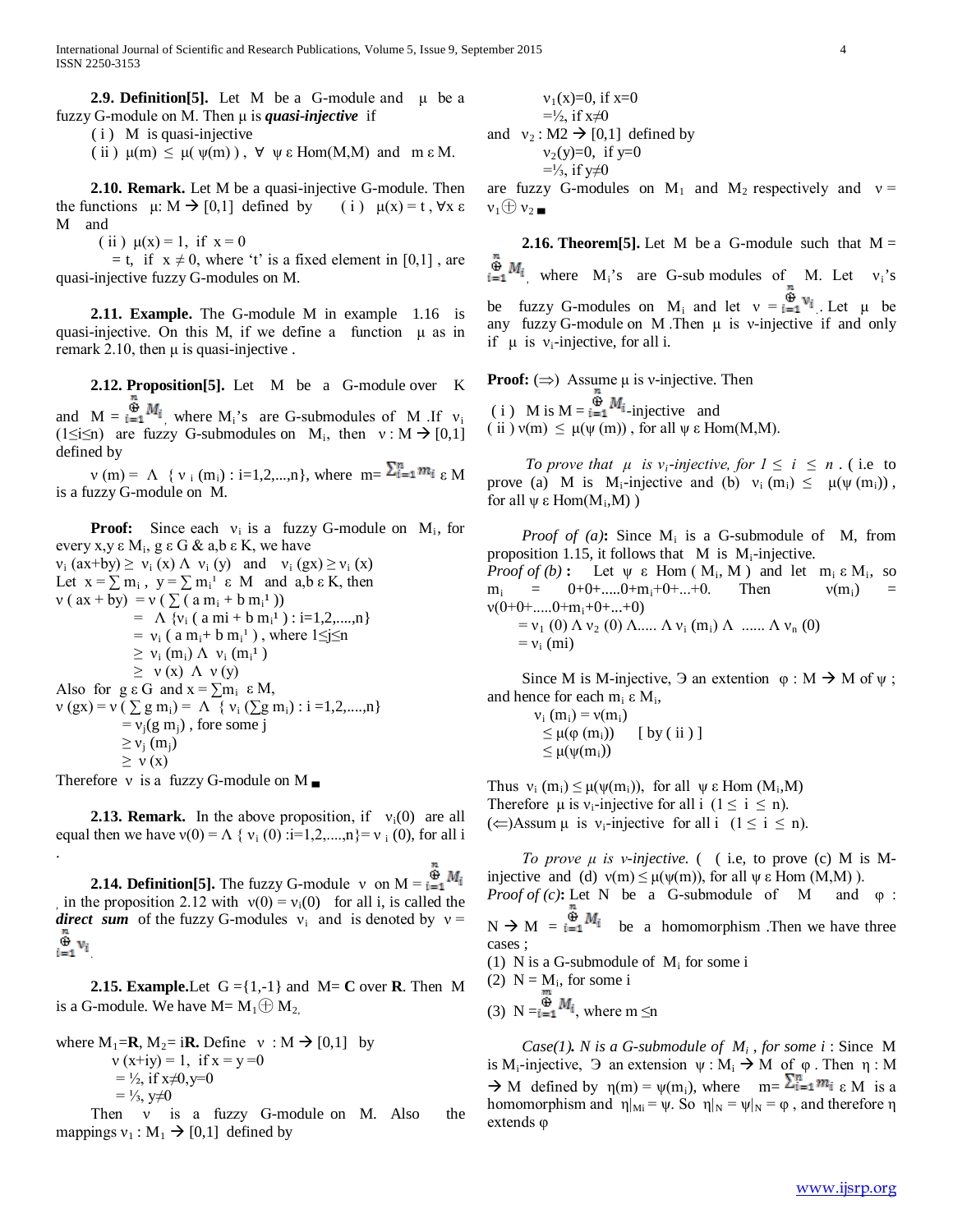*Case(2). N = M<sub>i</sub>, for some i* : The function  $\eta$  obtained as  $\sum_{i=1}^{m} M_i$ . in case (1) with  $\psi = \varphi$  is an extension *Case(3).* If  $N = \frac{d\psi}{dx}$ *where*  $m \le n$ : Then the mapping  $\eta : M \rightarrow M$  defined by  $\eta(m) = \varphi \quad (\sum_{i=1}^n m_i)$ , where  $m = \sum_{i=1}^n m_i \xi$  M is a homomorphism and η extends φ .

Thus in all the cases,  $\eta : M \to M$  extends  $\varphi$ ; and hence M is M-injective.

*Proof of (d)* : Let  $\psi$  ε Hom (M, M) and m ε M. Then m  $\equiv \sum_{i=1}^{n} m_i$ , where  $m_i \varepsilon M_i$ , for each i

.. 
$$
v(m) = v(\sum_{i=1}^{m} m_i)
$$
  
=  $\Lambda \{ v_i (m_i) : i = 1, 2, ..., n \}$   
 $\leq v_i (m_i)$ , for all i (1)

Since  $\mu$  is  $v_i$ - injective for every i,

 $v_i(m_i) \leq \mu(\psi_i(m_i))$ , where  $\psi_i = \psi|_{Mi}$  (2)  $\therefore$   $v_i$  (m<sub>i</sub>)  $\leq \mu(\psi(m_i))$  for all i (3)

From (1) and (3), 
$$
v(m) \le v_i (m_i) \le \mu(\psi(m_i))
$$
, for all i  
\n
$$
\therefore v(m) \le \Lambda \{ \mu(\psi(m_i) : i=1,2,...,n \}
$$
\n
$$
\le \mu (\psi(m_1) + \psi(m_2) + \cdots + \psi(m_n)), \text{ since } \mu \text{ is a}
$$

fuzzy G-module

 $\leq \mu \left( \psi \left( m_1 + m_2 + \cdots + m_n \right) \right)$  $\leq \mu(\Psi(m))$ , since  $m = \sum_{i=1}^{n} m_i$ 

Thus,  $v(m) \leq \mu(\psi(m))$  for all  $\psi \in \text{Hom}(M,M)$ . Hence  $\mu$  is vinjective ▃

**2.17. Theorem.** Let  $M_1$  and  $M_2$  be G-submodules of a Gmodule M such that  $M = M_1 \oplus M_2$ . If M is quasi-injective, then M<sub>i</sub> is M<sub>i</sub>-injective for i,j  $\epsilon\{1,2\}$ . Further if  $v_i$ 's are fuzzy Gmodules on M<sub>i</sub> (i =1,2) such that  $v = v_1 \oplus v_2$  and if v is quasi-injective, then  $v_i$  is  $v_i$ -injective for i,j  $\epsilon$  {1,2}.

**Proof:** Assume that  $M = M_1 \oplus M_2$  is quasi-injective. Then by proposition 1.15, M is  $M_i$ -injective for j =1,2. Also it follows from proposition 1.14,  $M_i$  is  $M_i$ -injective for i,j  $\varepsilon$ {1,2}. This proves the first part of the theorem.

Now assume that  $\nu$  is quasi-injective. Then (i) M is Minjective and (ii)  $v(m) \le v(\psi(m))$  for all  $\psi \in$  Hom(M,M). *First to prove v<sub>1</sub> is v<sub>2</sub>-injective* (i.e, to prove (a)  $M_1$  is  $M_2$ injective and (b)  $v_2$  (m2)  $\le v_1$  ( $\psi$ (m2)) for all  $\psi$  ε Hom  $(M_2,M_1)$  and  $m_2 \in M_2$ ).

*Proof of (a)* : From (i), we have M is M –injective. Hence it follows from the first part of the theorem that  $M_1$  is M2-injective.

*Proof of (b)*: Let  $\psi \in$  Hom  $(M_2, M_1)$ . Consider the inclusion homomorphism  $\varphi : M_1 \rightarrow M_1 \oplus M_2 = M$ . Then  $\psi^1 = \varphi \cdot \psi : M_2 \to M_1 \oplus M_2 = M$  is a homomorphism. Since M is M-injective,  $\Theta$  an extension  $\varphi$ <sup>1</sup>: M  $\rightarrow$  M of  $\psi$ <sup>1</sup>,

so that  $\varphi^{-1}|_{M2} = \psi^1$ . (1)

Since  $\varphi$ <sup>1</sup> ε Hom (M,M), from (ii),  $v(m) \le v(\varphi)$  $^{\text{1}}$ (m)) for all m  $\epsilon$  M (2)

Since  $M = M_1 \oplus M_2$ , if  $m_2 \in M_2$ , then  $m_2 = 0 + m_2 \in M_1 \oplus M_2$  $= M$ 

$$
\therefore
$$
 From (2), we get  
\n
$$
v (m2) \le v (\varphi^{1}(m2))
$$
\n(3)  
\nAlso, 
$$
v (m_2) = v (0 + m_2)
$$
\n
$$
= v_1 (0) \Lambda v_2 (m_2)
$$
\nFrom (1),  
\n
$$
\varphi^{1}(m_2) = \psi^{1}(m_2) = \varphi (\psi (m_2)) = \psi (m_2).
$$
\nTherefore, 
$$
v (\varphi^{1}(m_2)) = v (\psi (m_2))
$$
\n
$$
= v (\psi (m_2) + 0)
$$
\n
$$
= v_1 (\psi (m_2)) \Lambda v_2 (0)
$$
\n
$$
= v_1 (\psi (m_2)) \Lambda v_2 (0)
$$
\nFrom (3), (4) and (5),  
\n
$$
v_2 (m_2) \le v_2 (\psi (m_2)),
$$
 for all  $\psi \in$  Hom(M<sub>2</sub>,M<sub>1</sub>)  
\nTherefore  $v_1$  is  $v_2$ -injective.  
\nSimilarly we can show that  $v_2$  is  $v_1$ -injective.  
\nNow to prove  $v_1$  is  $v_1$ -injective.

From (i) we have, M is M-injective. Hence, from the first part of this theorem, we get,  $M_1$  is  $M_1$ -injective. Now, let  $\psi \in$  Hom  $(M_1, M_1)$  and let  $\varphi : M_1 \rightarrow M$  be the inclusion homomorphism. Then  $\varphi \cdot \psi : M_1 \to M$  is a homomorphism. Since M is M-injective,  $\Theta$  an extension  $\varphi'' : M \to M$  of  $\varphi \cdot \psi$ , so that  $\varphi''|_{M1} = \varphi \cdot \psi$ . Since  $\varphi'' \in Hom(M,M)$ , from (ii), we get  $v(m) \le v (\varphi''(m))$ ,  $\forall m \in M$ 

$$
\therefore v(m_1) \le v(\varphi''(m_1)), \forall m_1 \in M_1
$$
 (6)

If  $m_1$  ε M<sub>1</sub>, then we have  $v(m_1) = v (m_1 + 0)$ 

$$
v(m_1) = v (m_1 + 0)
$$
  
= v<sub>1</sub> (m<sub>1</sub>)  $\Lambda$  v<sub>2</sub> (0)

 $= v_1$  (m<sub>1</sub>) (7) Also,  $\varphi''(m_1) = (\varphi \cdot \psi)(m_1) = \varphi (\psi(m_1)) = \psi (m_1) \varepsilon M_1$ :  $v(\varphi''(m_1)) = v(\psi(m_1))$ 

$$
= v (\psi(m_1) + 0)
$$
  
= v (\psi(m\_1) + 0)  
= v<sub>1</sub> (\psi(m\_1)) \Lambda v<sub>1</sub> (0)

$$
=v_1(\psi(m_1))
$$
 (8)

From  $(6)$ ,  $(7)$  and  $(8)$ , we get

 $v_1$  (m<sub>1</sub>)  $\leq v_1$  ( $\psi$ (m<sub>1</sub>)), for all  $\psi$   $\varepsilon$  Hom(M<sub>1</sub>,M<sub>1</sub>).

Therefore  $v_1$  is  $v_1$ -injective. Similarly we can show that  $v_2$  is  $v_2$ -injective.

This completes the proof ■

**2.18. Corollory.** Let  $M = \prod_{i=1}^{\oplus} M_i$  be a G-module, where  $M_i$ 's are G-submodules of M. If M is quasi-injective, then  $M_i$  is  $M_i$ -injective for i, j  $\varepsilon$  {1,2,.,n}. Also if  $v_i$ 's are fuzzy Gmodules on  $M_i$ 's such that  $v = \prod_{i=1}^{\tilde{\Phi}} V_i$  and if v is quasi-injective, then  $v_i$  is  $v_i$ -injective for every i and j  $\blacksquare$ 

**2.19. Theorem.** If the G-module  $M = P_r = \int_{i=1}^{\infty} M_i$  is quasiinjective, then  $M_i$  is  $M_i$ -injective for i,j  $\epsilon$  {1,2,.,r}. Also any fuzzy G-module v on  $\mathbb{F}_{\mathbb{F}}$  is quasi injective, then the corresponding summands  $\Psi$ i's are also quasi injective for every i  $\blacksquare$ 

 **Proof:** The first part is clear from the preceding corollary. We have the set  $\mathbf{B} = \{ \mathcal{Q}_k = r^2 \mathcal{Z}_k : k = 1, 2...r \}$ , a basis for M. Then from the theorem 2.4, the function  $v : M \rightarrow [0,1]$ defined by